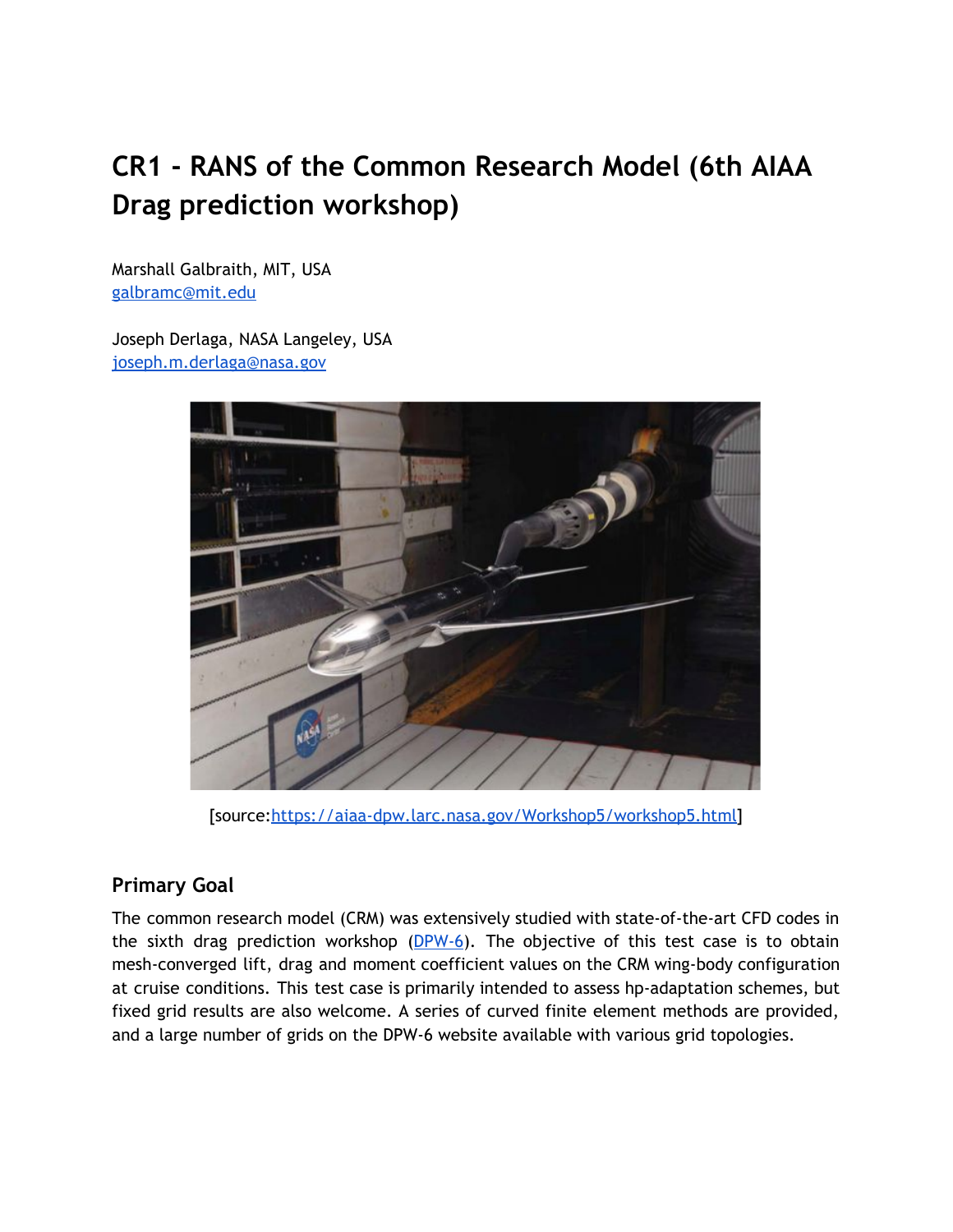#### **Required Verification Case**

Participants should verify their codes using the VR4 RANS Joukowski verification test case. The verification should be performed on the provided fixed grids. Any hp-adaption schemes should also show adaptive results computed with the Joukowski airfoil geometry. Make sure that both the airfoil geometry and farfield boundary are maintained in the adaptation process. Please only include additional slides with drag error vs. h results computed with adapted grids during the verification portion of the talk.



CRM Wing Body (WB) configuration with 2.75° aeroelastic deflection

# **Geometry and meshes**

Participants should use the version 09 CRM Wing Body configuration with a 2.75° aeroelastic deflection.

The farfield boundary should be located more than  $100<sup>*</sup>b/2$ , were the full span is b=2,313.50 inch. Hence, participants with a rectangular farfield are encouraged to define the box with the coordinates (-115675, 0, -115675) and (115675, 115675, 115675).

Of primary interest for this test case are solutions based on hp-adaptation. However, a number of fixed grids are also available for participants to use. The DPW-6 webiste has grids linear grids suitable for both structured and unstructured finite volume/finite difference codes. In addition, Steve Karman at Pointwise has graciously provided a set of curved finite element tetrahedral meshes. For sake of comparison, participant should run a grid series of calculations on the provided fixed grids. Adaptive grid calculation should use a sequence of grids that achieve converged solutions in non-dimensional lift, drag, and moment coefficients.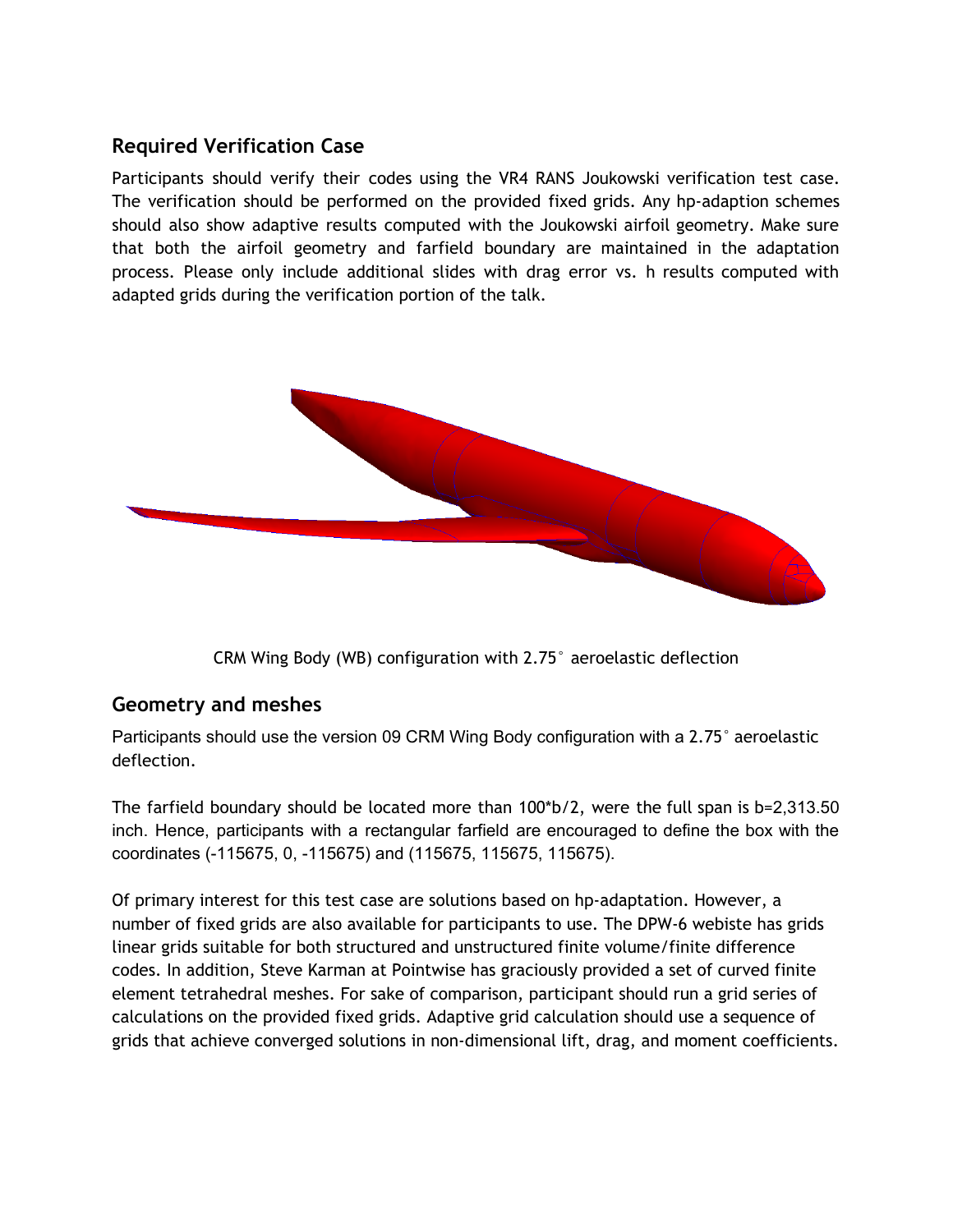Additional results on meshes generated by the participants can be provided as well. In that case, the meshes should be made available in a common format (GMSH, CGNS) to interested other participants. Please contact Marshall Galbraith if you have additional meshes you would like to share with the community.

#### **Flow and boundary conditions**

Similar to the 4th DPW-6 test case, the CRM is considered under transonic cruise conditions. The flow is assumed to be steady-state and fully turbulent. Unlike the  $4<sup>th</sup>$  DPW test case with a fixed  $\mathsf{C}_\mathsf{L}$ , computations are to be performed with a fixed angle of attack of 2.75° with the corresponding aeroelastic deformed geometry.

Specifically the flow conditions and reference quantities are:

- Steady-state RANS (fully turbulent flow, no transition)
- $•$  Mach =  $0.85$
- $\bullet$   $\alpha$  = 2.75 $\degree$
- Re =  $5 \times 10^6$  based on reference chord  $c_{ref}$  = 275.80 inch
- Prandtl number Pr=0.72
- Turbulent Prandtl number  $Pr_t = 0.9$
- Dynamic viscosity based on Sutherland's law with a reference temperature of 100°F
- Free air farfield boundaries, no modeling of support structures or wind tunnel walls
- $\bullet$  neg-SA freestream  $v_t/v = 3$ .
- Moment reference center at  $x_{ref} = 1325.90$  inch,  $z_{ref} = 177.95$  inch
- Reference area (half model) for coefficient computations:  $A_{ref} = 297360$  (inch)<sup>2</sup>

Participants are urged to use the "negative-SA" turbulence model outlined in this paper: [http://www.iccfd.org/iccfd7/assets/pdf/papers/ICCFD7-1902\\_paper.pdf](http://www.iccfd.org/iccfd7/assets/pdf/papers/ICCFD7-1902_paper.pdf). As this workshop is focused on numerical errors rather than modeling errors, reducing variation in the results based on turbulence modeling differences will simplify comparison of the results.

Note that the standard SA model and negative-SA model are equivalent when the SA working variable is positive. While the negative-SA model is more numerically robust, solutions with the standard SA model are also welcome.

Results from other turbulence models are also welcome.

We also strongly recommend the use of test cases from the NASA Turbulence Modeling Resource [\(http://turbmodels.larc.nasa.gov/\)](http://turbmodels.larc.nasa.gov/) web site to verify correct implementation of the turbulence model.

# **Data Submission**

1. Plot the drag coefficient error vs. work units to evaluate efficiency, and drag coefficient error vs. length scale h=1/ $3\sqrt{DOF}$  to assess the numerical order of accuracy.